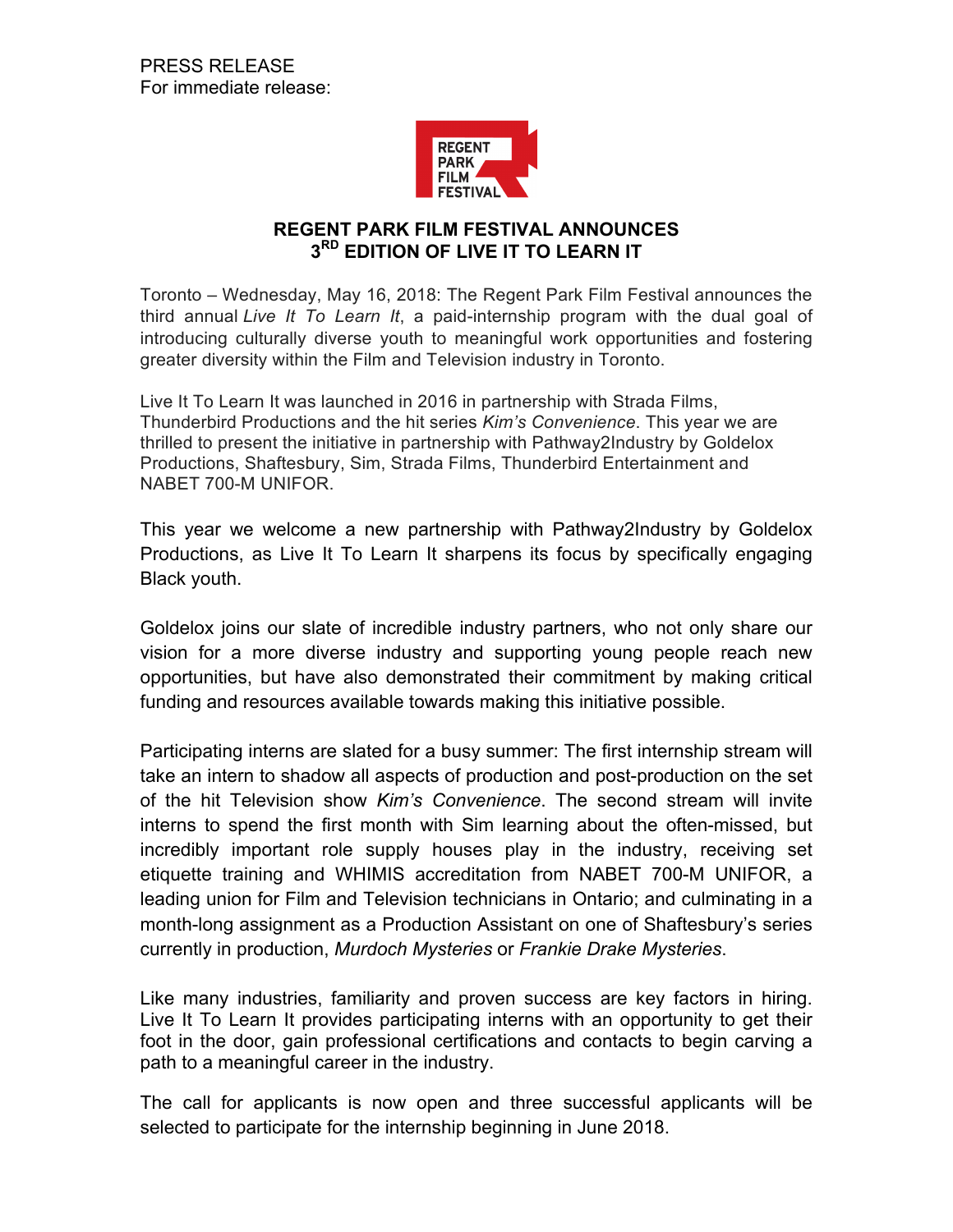## **Project History**

Live It To Learn It was launched in 2016 in partnership with Strada Films, Thunderbird Productions and the hit series *Kim's Convenience*. It was made possible by the vision and coordination of the supervising producers of the show, Robin Cass and Sandra Cunningham. Since then it has been embraced by the industry, upholding the shared value of facilitating greater diversity behind-thescenes in the Film and TV industry.

## **Regent Park Film Festival**

Regent Park Film Festival is Toronto's longest running free community film festival. In addition to the Annual Film Festival and Under the Stars: Movies in the Park, we host year-round film screenings, school programs and workshops at no cost.

The 16<sup>th</sup> Annual Film Festival runs November 14 – 17, 2018.

# **Pathway2Industry**

Pathway2Industry (aka BlackYouth! Pathway to Industry) Funded by the Ministry of Child and Youth Service (MCYS) through the Black Youth Action Plan (BYAP) from March 1, 2018 through March 31, 2021, Pathways2Industry is a digital media career training and job placement initiative lead by Goldelox Productions in partnership with several prominent professional media companies in the GTA such as the TIFF, Vtape, BlackWomenFilm!, Toronto Public Library, Hungry Eyes Media and Mattru Media just to name a few. The initiative is focused on postsecondary educated black youth who are actively looking for gainful employment, mentorship and accessible networking opportunities in the film, television and digital media industry.

### **Shaftesbury**

Shaftesbury is an award-winning creator and producer of original content for television and digital platforms. Shaftesbury's current slate includes twelve seasons of *Murdoch Mysteries* for CBC, UKTV, and ITV STUDIOS Global Entertainment, detective drama *Frankie Drake* Mysteries for CBC, and two seasons of critically acclaimed thriller series *Slasher*. Shaftesbury's digital arm, **Smokebomb Entertainment**, produces original digital, convergent, and branded entertainment projects including the hit YouTube series *Carmilla*, funded by U by Kotex®, mystery series *V Morgan Is Dead*, brought to life by RBC, supernatural drama *Inhuman Condition*, and the *Slasher VR* app for iOS, Android, and Oculus Rift. In June 2014, Shaftesbury partnered with Youth Culture to launch **shift2**, a branded entertainment agency that drives profitable engagement with millennials using scripted series, turning brands into executive producers.

### **Sim**

Sim is a leading supplier of production equipment, workflow/dailies and postproduction solutions, and has expanded to include stages and production offices in Vancouver. With offices spanning North America, Sim's team and services supported features such as "Deadpool" and Oscar-winning documentary, "OJ: Made in America," and hit series "Game of Thrones," "Mr. Robot," "Stranger